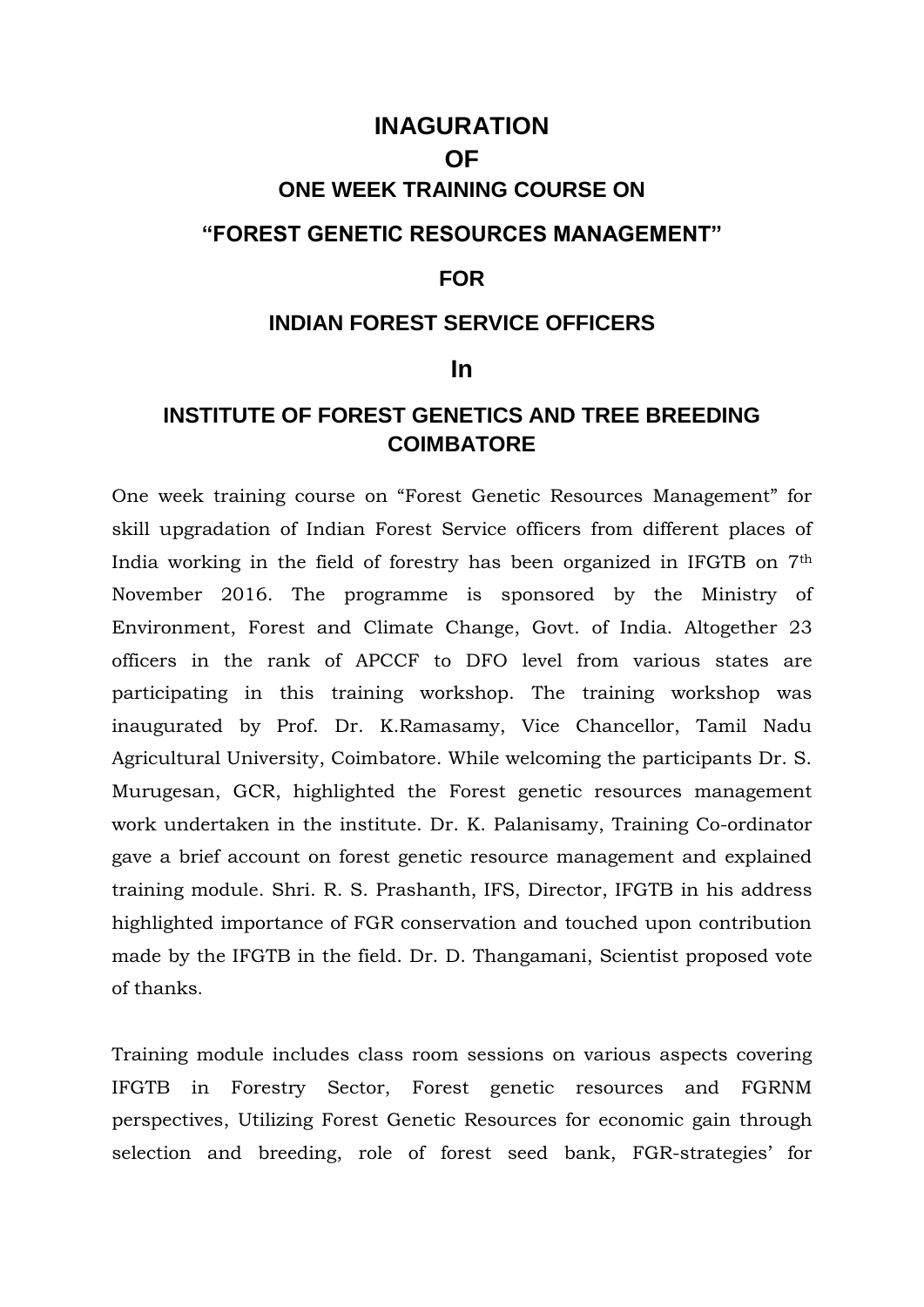Management, Impacts of climate change, Forest Genetic Resources and Industrial agro forestry, Clonal forestry, Insect and Pest management, Accelerating the country's economic growth through Forest Genetic Resources, Bamboo genetic resource conservation, Mangrove forest conservation, Molecular characterization of Forest Genetic Resources, Trade Regulation and conservation of medicinal plants and Stress management etc., and field visits.



**Inaugural Session**